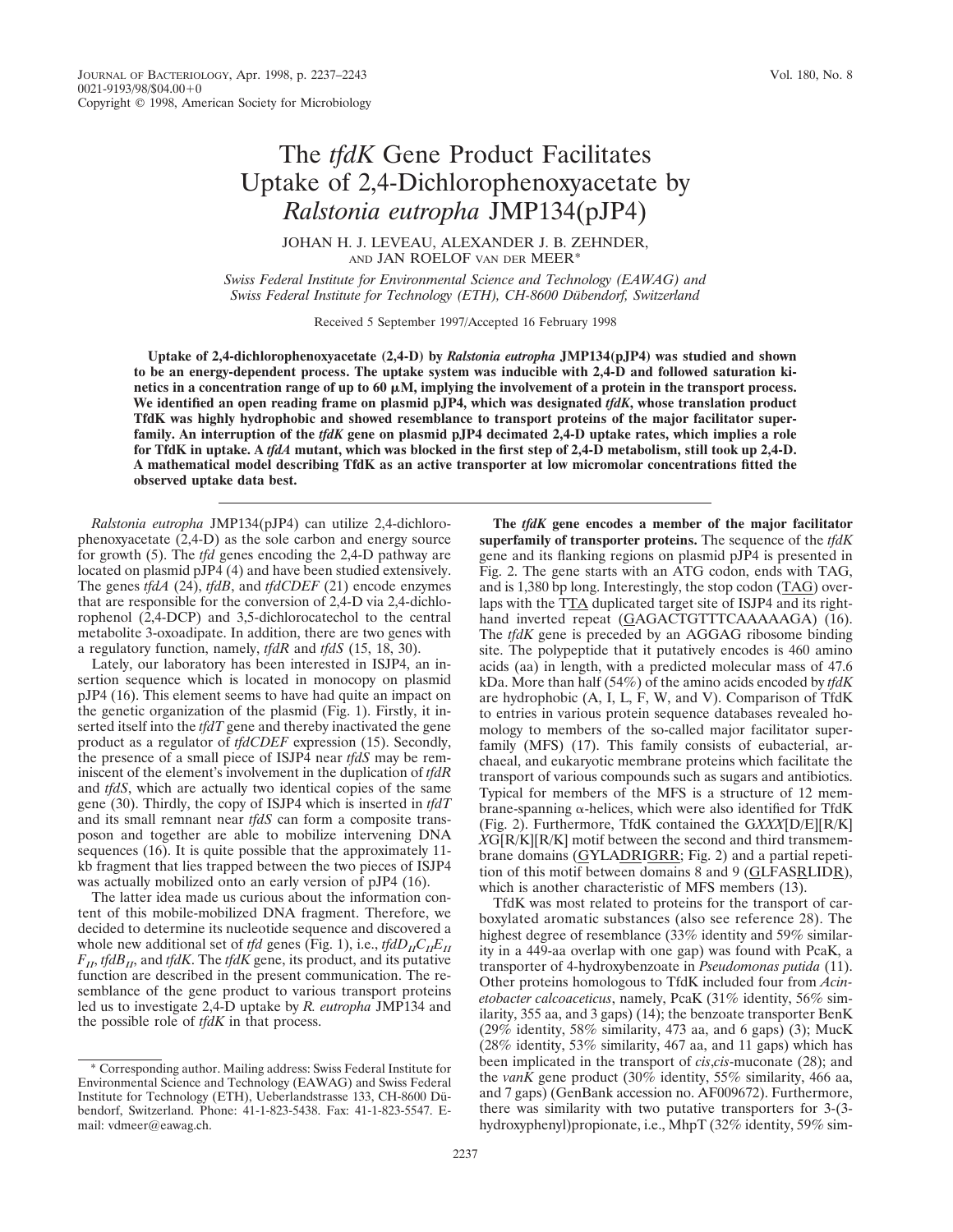

FIG. 1. (Top) Overview of the genetic organization on plasmid pJP4. Arrows, positions and orientations of the various *tfd* genes; black boxes, ISJP4 DNA. (Bottom) Restriction maps of plasmids used in this study. Plasmid pCBA94 contains a 1.9-kb *Nru*I fragment of pJP4 in pUC19 (29). The sequence of this DNA fragment is presented in Fig. 2. Plasmid pCBA78 contains a 1.1-kb *Pst*I-*Eco*RV fragment of *tfdK* in pUC19. A 1.7-kb *Sal*I fragment carrying the kanamycin cassette from plasmid pUT/Km (12) was inserted into the *Xho*I site of pCBA78, resulting in plasmid pCBA79. The latter was used to construct a *tfdK* mutant of *R. eutropha* JMP134(pJP4). pUC-derived plasmids were propagated in cells of *E. coli* DH5 $\alpha$  (23) cultivated at 37°C on Luria broth medium (23) in the presence of 100  $\mu$ g of ampicillin per ml.

ilarity, 472 aa, and 7 gaps) from *Escherichia coli* (GenBank accession no. AE000142) and HppK (27% identity, 53% similarity, 472 aa, and 3 gaps) from *Rhodococcus globerulus* (Gen-Bank accession no. U89712). It should be noted that transport activity has been demonstrated only for PcaK from *P. putida* and BenK from *A. calcoaceticus* (3, 19).

The resemblance with other aromatic acid transporter proteins and the observation that the *tfdK* gene is located within one large region on plasmid pJP4 with structural and regulatory genes for the utilization of 2,4-D led us to speculate that it codes for a 2,4-D transporter protein. A preliminary indication that *R. eutropha* has an uptake system for 2,4-D has been reported elsewhere (6). We constructed a *tfdK* mutant and compared its uptake behavior to that of the wild-type strain. The mutant *R. eutropha* JMP134(pJP4::cba79) was constructed by insertion of a kanamycin cassette into the *tfdK* gene on pJP4 as follows. Cells of *R. eutropha* JMP134 carrying pJP4 were electrotransformed with plasmid pCBA79 (Fig. 2) as described elsewhere (25) with a Gene Pulser (BioRad, Glattbrugg, Switzerland). Plasmid pCBA79 is pUC derived and cannot replicate in *R. eutropha*. Transformants were selected for growth on nutrient broth (NB) (Biolife, Milan, Italy) plates (10 g/liter) in the presence of 50  $\mu$ g of kanamycin per ml, which was indicative of recombinational events between plasmids pJP4 and pCBA79. Total DNA of kanamycin-resistant transformants was isolated and analyzed by Southern hybridization with probes for the kanamycin resistance gene, for *tfdK*, and for pUC (not shown). A plasmid with a double recombination, in which the *tfdK* gene had become interrupted by the Km cassette, was designated pJP4::cba79.

We determined uptake rates of  $^{14}$ C-labeled 2,4-D by both wild-type and *tfdK* mutant cells at different 2,4-D concentrations in a rapid filtration assay. The cells were grown at 30°C in 50 ml of *Pseudomonas* mineral medium (MM) (10) containing 5 mM 2,4-D as the sole carbon and energy source to an optical density at 600 nm of 0.35 to 0.40, after which they were washed three times in an equal volume of ice-cold MM. After the third

wash, the cells were resuspended in 1 ml of ice-cold MM and kept on ice until they were used in the uptake assay. The cells were then diluted to a final optical density of 1 in a total reaction volume of 1.8 ml MM supplemented with 160 mg of NB per liter. This mix was incubated at 30°C for 5 min before the addition of 2,4-D. The reaction was started by adding 200  $\mu$ l of defined mixtures of [ring-UL-<sup>14</sup>C]-labeled (specific activity, 18.2 mCi/mmol [Sigma Chemical Co., St. Louis, Mo.]) and unlabeled 2,4-D (Aldrich-Chemie, Steinheim, Germany) to a final concentration of 1.0, 4.9, 9.8, 20, 57, 127, 250, 510, 1,010, or 1,885  $\mu$ M. Directly after the addition of substrate, 200- $\mu$ l samples were taken at different time intervals and were immediately filtered on a multiple filtration unit (Millipore, Volketswil, Switzerland) through  $0.45$ - $\mu$ m-pore-size filters (Sartorius AG, Goettingen, Germany) which had been presoaked in MM plus 50  $\mu$ M 2,4-D. The cells on the filters were then immediately washed with 5 ml of MM plus 50  $\mu$ M 2,4-D, and the filters were transferred to scintillation tubes, after which 3 ml of Filter-Count (Packard Instrument Co., Downers Grove, Ill.) scintillation cocktail was added. Radioactivity was determined with a BETAmatic I (Kontron Analytical, Zürich, Switzerland) liquid scintillation counter.

**Uptake of 2,4-D by wild-type cells of** *R. eutropha* **JMP134 (pJP4).** Wild-type JMP134(pJP4) cells that had been grown on 5 mM 2,4-D took up 2,4-D (Fig. 3A). Uptake rates were derived from the slope of the lines through each set of data points. The rates of 2,4-D uptake showed saturation kinetics with 2,4-D concentrations of as much as 60  $\mu$ M (Fig. 3C), which suggests the involvement of a protein in the transport process. The uptake of 2,4-D was inducible; when cells growing on 10 mM fructose were spiked with 0.2 mM 2,4-D at mid-log phase and were allowed to continue growing for another 45 min before harvesting, we found uptake rates comparable to those of 2,4-D grown cells, whereas fructose-grown cells showed no significant uptake activity in the assay (not shown). Furthermore, the uptake was sensitive to incubation with metabolic inhibitors. When cells were preincubated with 0.5 mM potassium cyanide (Merck, Darmstadt, Germany), which prevents the formation of a proton motive force, uptake (at an initial 2,4-D concentration of 9.8  $\mu$ M) was reduced to 17% of normal activity. Preincubation with the protonophore carbonylcyanide-*m*-chlorophenylhydrazone (CCCP) at 20  $\mu$ M (Fluka, Buchs, Switzerland) or  $\alpha$ -dinitrophenol (DNP) (Merck) at 0.5 mM reduced uptake activities to 20 or 4%, respectively. The effect of 1 mM tetraphenylphosphonium (Fluka), which dissipates the membrane potential, was less severe; about half of the activity (44%) remained.

**Uptake of 2,4-D by the** *tfdK* **mutant.** Interruption of the *tfdK* gene had a clearly negative effect on the ability to transport 2,4-D in the micromolar range (Fig. 3B). Rates of uptake of 2,4-D-grown *tfdK* mutant cells were up to 10 times lower than those of the wild type and increased linearly with the 2,4-D concentration in this range (Fig. 3C). This suggests diffusion as a mechanism for 2,4-D transport. To substantiate this, we calculated the permeability coefficient for 2,4-D from the data obtained with the *tfdK* mutant, assuming diffusion as the sole transport mode. Uptake by simple diffusion (in micromoles  $\cdot$ minute<sup>-1</sup> · milligram of protein<sup>-1</sup>) occurs at a rate ( $V_{\text{diff}}$ ) which is equal to

$$
V_{\text{diff}} = P \cdot ([2, 4-D]_{\text{out}} - [2, 4-D]_{\text{in}}) \tag{1}
$$

where *P* is the permeability coefficient (in liters  $\cdot$  minute<sup>-1</sup>  $\cdot$ milligram of protein<sup>-1</sup>) and  $[2,4-D]_{\text{out}}$  and  $[2,4-D]_{\text{in}}$  are the external and intracellular concentrations (micromolar) of 2,4-D, respectively (22). Since intracellular concentrations are kept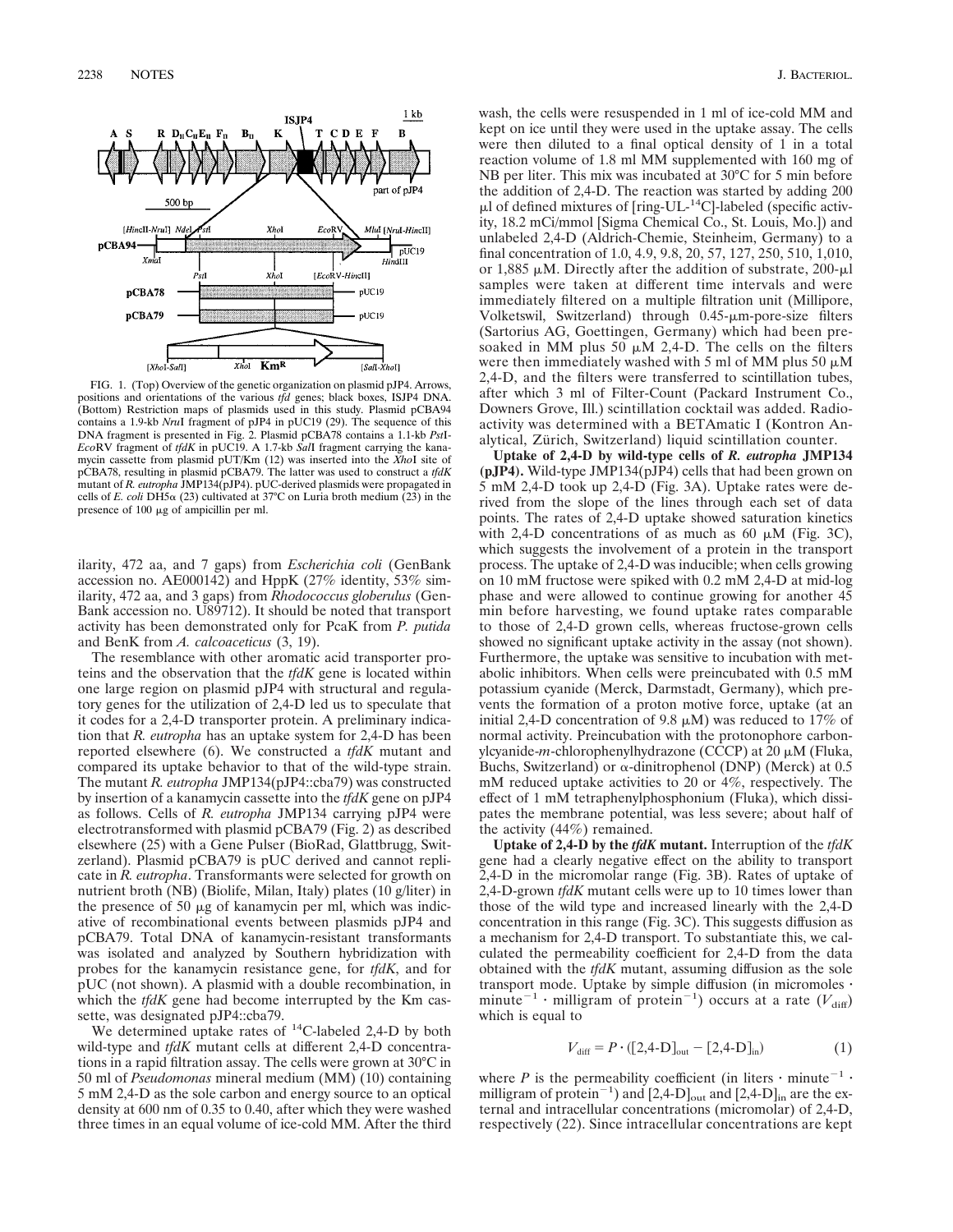| Nruī                                                                                                                                                                                                  |                    |            |         |
|-------------------------------------------------------------------------------------------------------------------------------------------------------------------------------------------------------|--------------------|------------|---------|
| CTGCGCGCACTGACTCCAGAAAAACCCGATCGGCAAGCGTGGCCAGGCGGCGGCACGCCGGCACGTGCACGCCCGCAAAACGCCGATCACCATCGCCCGAAGGAGACATATGAACACCAC 240                                                                          | Ndei               |            |         |
|                                                                                                                                                                                                       | м<br>N             |            |         |
| Pstī                                                                                                                                                                                                  |                    |            |         |
| R ST<br>G T L L V<br>к<br>S<br>N<br>L.<br>I M L C D G Y D L<br>S F<br>. I.                                                                                                                            | т                  |            | 44      |
| GTCGCCCACGATCATTGCCAGCTGGGGCATCGAGAAAGCGTCCTTCGGCTTCATCTTCAGCGCCGGACTGCTGGGCGTGATGCTCGGGGCTTCCTGTTCGGGTATCTGGCGGACCGGAT 480                                                                           |                    |            |         |
| $K$ $A$ $S$ $F$<br>$\mathsf{T}$<br>Е<br>SAGL LGV ML GG FLF<br>o                                                                                                                                       | - 12<br>D          | R          | 84      |
| CGGCCGTCGTCCCGCGCTTCTGCTCGGCACTTTCATCTTCAGCGCGTTCACGCTGCGGTGCGGTGCGACCAACGTCACCGAGCTGGCCGCACTCCGCTTCTTTGCGGGACTGGGCAT 600                                                                             |                    |            |         |
| A A V L A T<br>PALLLGT<br>N<br>R PI<br>₫<br>프<br>프<br>FIFSAFTL<br>v<br>т<br>Е<br>L<br>A<br>А<br>L                                                                                                     | G BILLION          |            | 124     |
| CGGCGGCATCACCCCGATATGCTTCGCGCTCAACGTCGAGTACGTGCCCAAGCGCTTCCACGCCAGCGTCGTCGGCGTCGTGATGATGGCTACGTCATCGGGATCAGCGTCGGTGFTCT_720                                                                           |                    |            |         |
| S V V G V V M I G Y<br>H A<br>GISVGG<br>AL N<br>к<br>$\mathbb{R}$<br>$\mathbf{F}$<br>Æ                                                                                                                |                    |            | 1. 164  |
| CTTCGCGGCCTGGCTCGTGCCTGTCTTCGGCTGGCAGGTCCTGTTCTACATCGGTGGATTGGCGCCGCTGGTGCTGCCGATTCTGGCCATCGCGCTGCCGGAGTCCATCAAGTACCT 840                                                                             |                    |            |         |
| A W L V P<br>$O \ll V$ is the $Y$<br>IGGLAPLVLD<br>т.<br>$\mathcal{A}$<br>G<br>w<br>-Tr<br>$\mathbb{R}^n$<br>- 1<br>- 2<br>- 12<br>P<br>Е<br>v<br>a sa                                                | -S<br>$\mathbf{I}$ | K Y        | $L$ 204 |
| Xhoi                                                                                                                                                                                                  |                    |            |         |
| v<br>$\mathbb{R}$<br>D<br>т.<br>A<br>G<br>G<br>G<br>$\mathbf{T}$<br>A<br>R<br>т<br>N<br>A<br>Ι.<br>D<br>P<br>s<br>v<br>A<br>Q<br>AN<br>A<br>$\circ$<br>T<br>R<br>v<br>- F<br>. т.<br>Е<br>А<br>E<br>E | A<br>R<br>A        | к          | V 244   |
| GGGCGGGTGGAAAGAGTCGGTGAAAGCGCTCTTTCGCGGCCGCCTGTCCAGGATCACGCCGGTCCTCTGGCTTGCGTTTATCGCCAACTCCGTCACGGTCTTTTTCCTGGCGAGTTGGAT 1080                                                                         |                    |            |         |
| К<br>A FIA N S<br>G<br>G<br>K<br>E<br>S.<br>V<br>A<br>L<br>F<br>R<br>s<br>R<br>P<br>L.<br>N<br>G<br>R<br>. т.<br>T<br>v<br>L<br>W<br>л                                                                | F L A              | W.         | 284     |
| ACCGGTCCTCACGGTCGGAACCGGCAGGCCCGCCACCCTGGCCGCGATCGGCCTGACGCTCTTCTCGGCGGCGGCGGCGATTCGGCGGCCTGTTCGCCAGCCGGCTCATCGACAGGTTCGG 1200                                                                        |                    |            |         |
| v G T<br>$L$ $L$<br>GC R<br>$P \ll \mathbf{A}$<br>- 94<br>a a shekara<br>G L<br>T<br>т.<br>F<br>S.<br>AG G<br>A F G<br>G<br>L.<br>æ<br>s<br>A<br>R<br>L                                               | D<br>T.<br>R       | G          | 324     |
| GGTCGGTGCGATGGGCGCGGTTCCGCTGGTCGCGGCGGTCTTCGTCGTCGCGGTCGGATCGATGGCGTTCTCCGACACGGGTTTTCTGTCGATGCTCTTCATCGTCGGCTTCTTCGTACT 1320                                                                         |                    |            |         |
| æ.<br>MAPS<br>D<br>ು<br>t Gi<br>. F<br>м                                                                                                                                                              |                    |            | 364     |
| ECORV<br>CGGCGGCCATGTCGGCCTGATGGGGTCCATGGGCCTGTTCTACGCCAATGCCAATCGGGCCAACGGCGTGGGCTGGGCGATATCCATCGGCAAGCTCGGATCATCGACCCCGGCCAT 1440                                                                   |                    |            |         |
| ು ಅ<br>GHVGLMGS<br>M G.<br>F<br>YAN AN R<br><b>L</b><br>G<br>w<br>A<br>-S<br>G KILGSI T<br>A<br>N<br>G<br>v<br>I<br><b>I</b>                                                                          | m.                 | ™P A<br>m. | 404     |
|                                                                                                                                                                                                       |                    |            |         |
| ть г<br>-G<br>I L I<br>AA<br>N A<br>S.<br>MAAAAPLLIA<br>- 1990 - 1990<br>G A<br>G<br>V V L<br>G<br>L<br>R<br>L                                                                                        | O.<br>к<br>A       | s<br>D     | 444     |
|                                                                                                                                                                                                       |                    |            |         |
| IR-R<br>н<br>A<br>ጥ<br>T<br>G<br>н<br>- 37<br>D<br>P<br>т.<br>v<br>s<br>А                                                                                                                             |                    |            | 460     |
| Mluɪ<br>TAGGAACGCTTCGTGAATGTCGGCTCGACGTTCGAAGCGAATGCGAAGACGAAGATGTTGTGAAGCCACGCGTGAGTACGTTCGACAACCCAGCGGAATTTGCCCAAGCCACTGCCGTG 1800                                                                  |                    |            |         |
|                                                                                                                                                                                                       |                    |            |         |

NruI TTCTGTCCGGCGCTTGGCGAGCACCGGTTTGATGCCGCGCTCGCGA 1846

low in 2,4-D-grown cells because of metabolic activity, we also included a term for the activity of TfdA, the first enzyme of the 2,4-D pathway (8, 9, 24). We measured TfdA activities of 41 nmol  $\cdot$  min<sup>-1</sup>  $\cdot$  mg of protein<sup>-1</sup> in extracts of 2,4-D-grown *tfdK* mutant cells, as determined by the method described by Nickel et al. (20) and 46 nmol  $\cdot$  min<sup>-1</sup>  $\cdot$  mg of protein<sup>-1</sup> in extracts of wild-type cells. The activity of the TfdA enzyme  $(V_{\text{TfdA}})$  (in micromoles  $\cdot$  minute<sup>-1</sup>  $\cdot$  milligram of protein<sup>-1</sup>) equals

$$
V_{\text{TfdA}} = V_{\text{max,TfdA}} \cdot \frac{[2,4-D]_{\text{in}}}{[2,4-D]_{\text{in}} + K_{m,\text{TfdA}}}
$$
(2)

where  $V_{\text{max,THA}}$  is the maximum rate of conversion (in this case,  $0.041 \mu$ mol·min<sup>-1</sup>·mg of protein<sup>-1</sup>, see above) and  $K_{m, \text{TfdA}}$  is the enzyme's half-saturation constant (17.5  $\mu$ M) (9). When diffusion and conversion of 2,4-D are in equilibrium (i.e.,  $V_{\text{diff}} = V_{\text{Tfda}}$ ), equations 1 and 2 can be combined, and

FIG. 2. Nucleotide sequence of the 1,846-bp *Nru*I fragment of plasmid pJP4 containing the *tfdK* gene. DNA sequencing of subclones of this fragment was performed in a Thermosequenase reaction (Amersham, Little Chalfont, United Kingdom) with IRD-41-labeled primers (MWG Biotech, Ebersberg, Germany). DNA fragments were separated and analyzed on a LiCOR Automated Sequencer (model 400L; LiCOR, Lincoln, Nebr.). Relevant restriction sites are indicated in italics. A putative ribosome binding site is boxed. ISJP4 DNA is underlined, and its border is indicated by a black arrow (IR-R). The translation product of *tfdK* is given below the nucleotide sequence. Two characteristic MFS motifs are circled (13); underlined within these are conserved amino acid residues. Arrows on the amino acid sequence indicate predicted transmembrane a-helices (see text); arrows that point in the same direction as the *tfdK* reading frame represent helices with an inside-to-outside orientation, oppositely pointed arrows represent outside-to-inside membrane helices. Eleven such helices were identified by the TMpred program of the ISREC Bioinformatics Group (Epalinges, Switzerland). The position of a 12th hydrophobic  $\alpha$ -helix is also shown (open arrow), but this helix was not recognized by the program as a membrane-spanning one.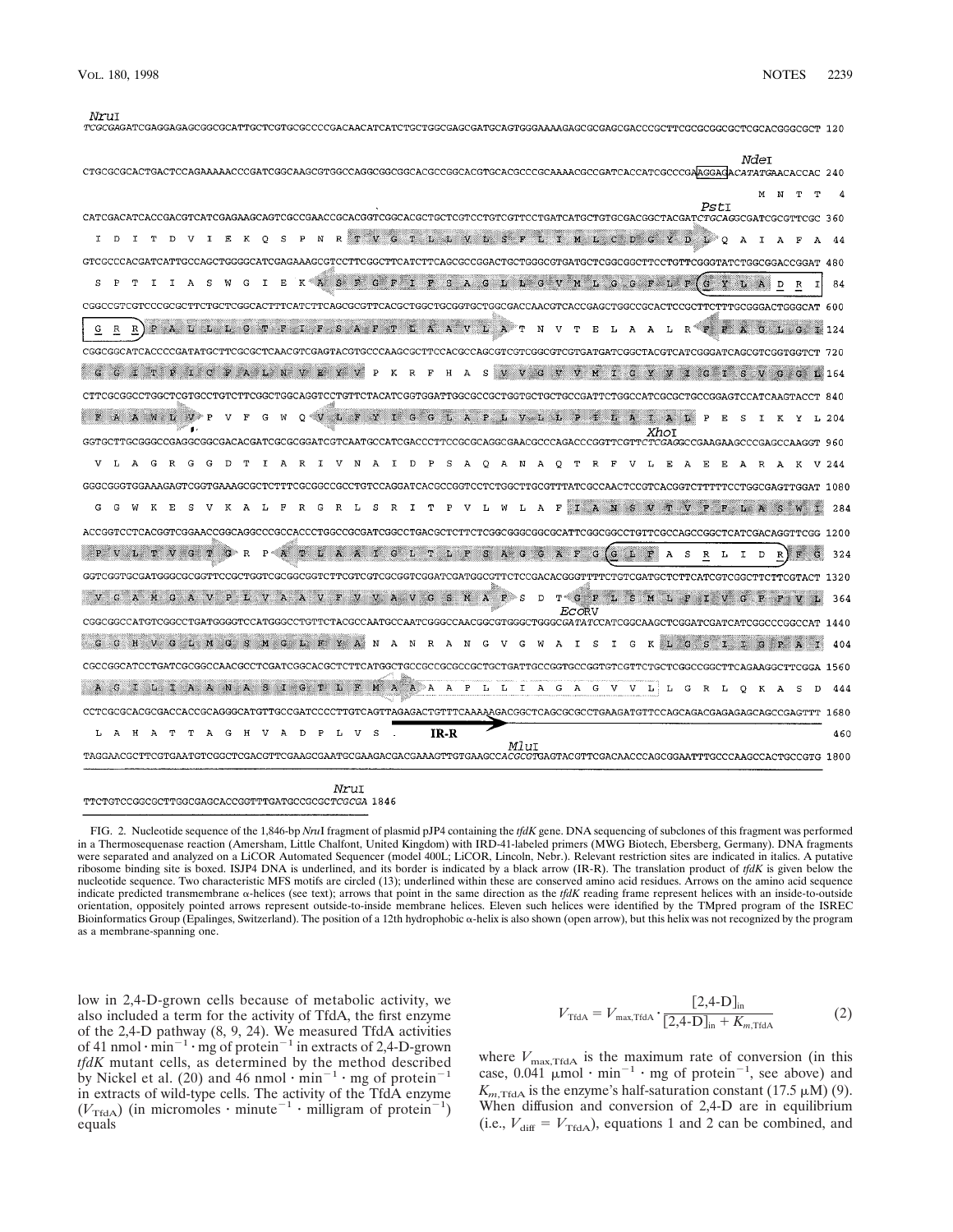the uptake rate  $(V_{\text{upt}})$  (in micromoles  $\cdot$  minute<sup>-1</sup>  $\cdot$  milligram of protein<sup>-1</sup>), which is equal to  $V_{\text{diff}}$  and  $V_{\text{TfdA}}$ , can be expressed as a function of the extracellular 2,4-D concentration as follows (1):

$$
V_{\text{upt}} = V_{\text{max,TfdA}} \cdot \frac{[2,4-D]_{\text{out}} + K_{m,\text{TfdA}} + \frac{V_{\text{max,TfdA}}}{P}}{2 \cdot \frac{V_{\text{max,TfdA}}}{P}} \cdot \frac{2 \cdot \frac{V_{\text{max,TfdA}}}{P}}{(\frac{1}{[2,4-D]_{\text{out}} + K_{m,\text{TfdA}} + \frac{V_{\text{max,TfdA}}}{P})^2}} \right) \tag{3}
$$

The 2,4-D uptake rates of the *tfdK* mutant were fitted in equation 3, and we could calculate an apparent permeability coefficient (*P*) for 2,4-D of  $1.8 \times 10^{-4}$  liters  $\cdot$  min<sup>-1</sup>  $\cdot$  mg of protein<sup> $-1$ </sup>. By substituting this value in equation 1, one can calculate for any given extracellular 2,4-D concentration the highest possible uptake rate, i.e.,  $V_{\text{upt}} = P \cdot [2,4-D]_{\text{out}}$  (with  $[2,4-D]_{in} = 0$ ), through diffusion alone. For example, at an extracellular 2,4-D concentration of 1  $\mu$ M and with approximately 0.025 mg of protein per  $0.4 \times 10^9$  cells (determined in our assays), and an estimated surface area of  $6 \times 10^{-8}$  cm<sup>2</sup> per cell (cells were monad shaped,  $2 \mu m$  long, and  $1 \mu m$  in diameter), the maximal number of 2,4-D molecules that can enter a single cell per second is 110. At high extracellular 2,4-D concentrations, the diffusion model predicts saturation of uptake to rates that approximate the  $V_{\text{max}}$  of TfdA (Fig. 4A); this is also what we found experimentally (Fig. 3D). At low 2,4-D concentrations, the rate of transport is indirectly driven by TfdA activity but is limited by the permeability of 2,4-D across the membrane. From these model considerations, we conclude that uptake of 2,4-D by the *tfdK* mutant most likely occurs through simple diffusion.

**Modelling TfdK transport activity.** Since the only distinction between the wild-type strain and the *tfdK* mutant was the presence of an intact versus interrupted *tfdK* gene, and since TfdA activities did not differ significantly between these two strains, the apparently higher rates of uptake by the wild type at lower concentrations must be due to a higher transport rate of 2,4-D across the membrane. Therefore, we propose that the product of the *tfdK* gene, TfdK, facilitates 2,4-D uptake in wild-type *R. eutropha* JMP134(pJP4). We tested two hypotheses for the function of TfdK: (i) TfdK is an active transporter protein capable of accumulating 2,4-D against a concentration gradient and (ii) TfdK is a facilitator of downhill, i.e., outsideto-inside, diffusion. Both functions were superimposed on the diffusion model (equation 3) and were fitted by numerical iteration (i.e., determining changes in extra- and intracellular 2,4-D concentrations and in the flux of 2,4-D over time intervals of 0.01 s during 30 s as a function of diffusion and TfdK and TfdA activity) to the observed 2,4-D uptake rates of the wild type.

If TfdK represents an active transport system, it would catalyze 2,4-D transport with a rate equal to

$$
V_{\text{TfdK}} = V_{\text{max,TfdK}} \cdot \frac{[2,4-D]_{\text{out}}}{[2,4-D]_{\text{out}} + K_{m,\text{TfdK}}}
$$
(4)

The best-fitting parameters derived for these assumptions (a combination of equations 1, 2, and 4) were an apparent maximal transport rate,  $V_{\text{max,THK}}$ , of 20 nmol  $\cdot$  min<sup>-1</sup>  $\cdot$  mg of protein<sup>-1</sup> and a half-saturation constant,  $K_{m,\text{Tfdk}}$ , of 5  $\mu$ M



FIG. 3. Uptake of 2,4-D by 2,4-D-cultivated *R. eutropha* JMP134 cells harboring pJP4 or pJP4::cba79 at different substrate concentrations. (A and B) Up take of 2,4-D (in nanomoles  $\cdot$  milligram of protein<sup>-1</sup>) for wild type and the *tfdK* mutant, respectively. Numbers accompanying a set of data points represent the 2,4-D concentration (micromolar) in that particular uptake assay. Data points were corrected for aspecific binding of 2,4-D to the filters by control experiments in the absence of cells. The slope of the line through a set of data points was taken as the uptake rate. For higher 2,4-D concentrations, lines extrapolated to time zero did not pass through a zero 2,4-D concentration. This phenomenon was observed only with cells grown on 2,4-D; perhaps such cells have an altered cell surface that stimulates adsorption of 2,4-D. The uptake rates were plotted versus corresponding 2,4-D concentrations in the assay as shown in panels C (0 to 60  $\mu$ M) and D (0 to 2 mM). Bars in panel D represent standard errors of the measurements; error bars at lower concentrations (panel C) fell within the symbols. Protein concentrations of the original cell suspensions were determined by the Bradford method (2) after boiling cells for 10 min in 0.1 N NaOH. Uptake experiments with 2,4-D-grown wild-type or *tfdK* mutant cells were repeated three times with independently cultured cells; uptake data for one culture only are shown. Solid lines and dotted lines in panels C and D represent modelled uptake behavior of wild-type cells and *tfdK* mutant cells, respectively (see text). The following parameters were used: 2,4-D permeability constant,  $1.8 \times 10^{-4}$  liters min<sup>-1</sup> • mg of protein<sup>-1</sup> (both strains);  $V_{\text{max,TrdA}}$ , 46 (wild-type) or 41 (*tfdK* mutant) nmol • min<sup>-1</sup> • mg of protein<sup>-1</sup>;  $V_{\text{max,TrdA}}$  of active transport, 20 (wild type) or 0 (*tfdK* mutant) nmol • min<sup>-1</sup> • m type only; not applicable for the *tfdK* mutant).

(Fig. 3C). The maximal (apparent) capacity of TfdK transport would thus be 12,600 2,4-D molecules per s per cell, whereas at, e.g., 1  $\mu$ M [2,4-D]<sub>out</sub>, TfdK would transport 2,100 molecules. According to this combined model for TfdK active trans-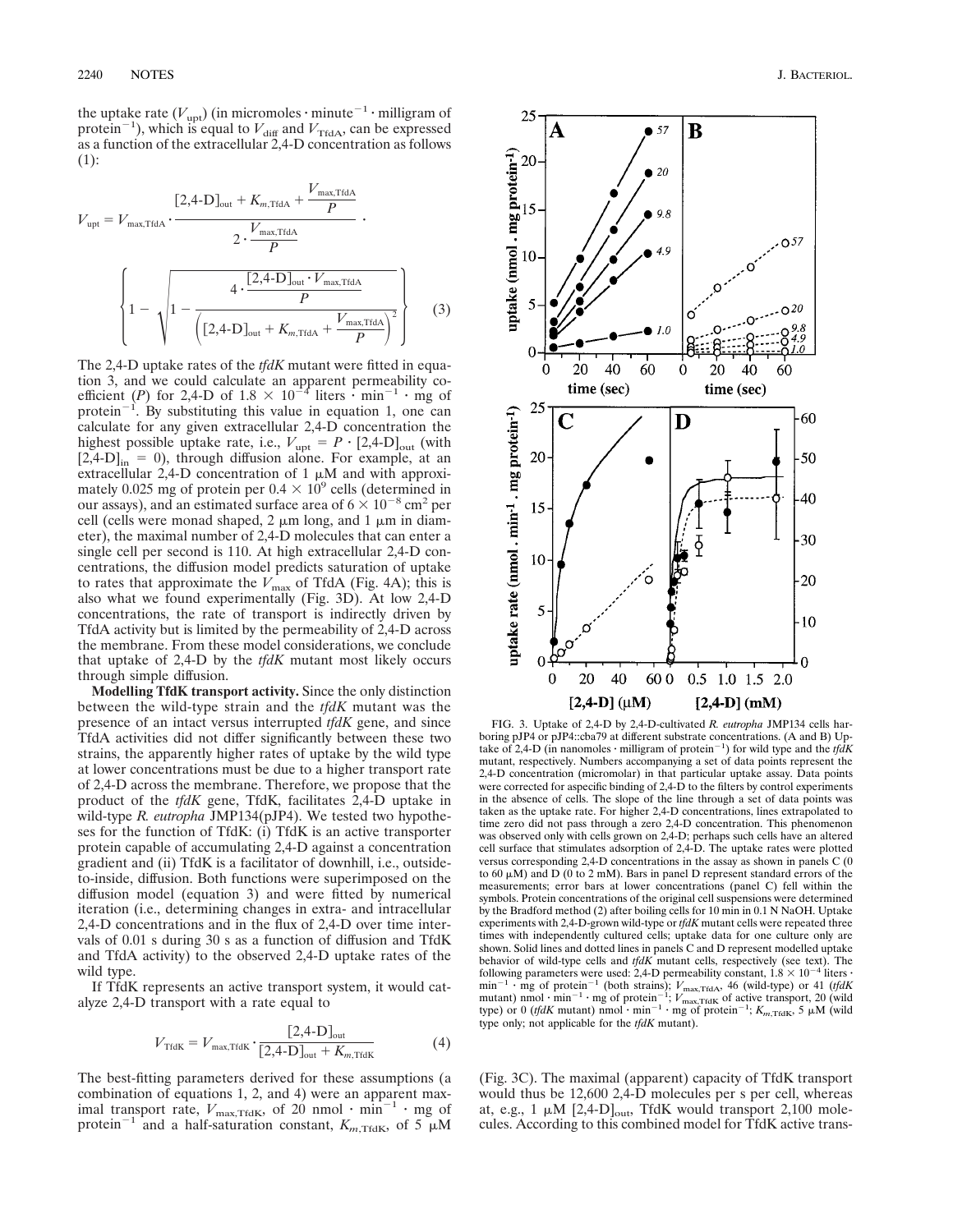

FIG. 4. Predictions of 2,4-D uptake rates by the diffusion model for the *tfdK* mutant and by the two models for TfdK-mediated transport in wild-type *R. eutropha* JMP134(pJP4) cells. (A) Influence of TfdA activity for different values of  $V_{\text{max,THdA}}$  (51, 46, 41, and 36 nmol  $\cdot$  min<sup>-1</sup>  $\cdot$  mg of protein<sup>-1</sup>) on uptake rates by the *tfdK* mutant (dotted lines) and wild-type cells (solid lines) at different assay concentrations. For the wild type, the curves for active transport and facilitated diffusion overlap; therefore, only one is shown. (B) Intracellular accumulation of 2,4-D, i.e.,  $[2,4-D]_{in}/[2,4-D]_{out}$ , in the *tfdA* mutant ( $V_{max,THA}$  of 0 nmol · min<sup>-1</sup> · mg of protein<sup>-1</sup>) and with an apparent permeability coefficient for 2,4-D of 1.8  $\times$  $10^{-4}$  liters  $\cdot$  min<sup>-1</sup>  $\cdot$  mg of protein<sup>-1</sup>, assuming either active transport ( $V_{\text{max,THdK}}$ , 20 nmol  $\cdot$  min<sup>-1</sup>  $\cdot$  mg of protein<sup>-1</sup>;  $K_{m,\text{THdK}}$ , 5  $\mu$ M [equation 6]) or facilitated diffusion ( $V_{\text{max,THdK}}$ tion 5]).

port plus simple diffusion, 2,4-D uptake of the wild type at higher concentrations should resemble that of the *tfdK* mutant, since TfdA activity would become the rate-limiting step of transport (Fig. 4A). Indeed, wild-type cells did not differ significantly in uptake behavior from that of mutant cells (Fig. 3D). This seems to be in agreement with our observation that the mutation in *tfdK* had no effect on the growth of *R. eutropha* JMP134(pJP4) on 5 mM 2,4-D as the sole carbon source; the growth curves of the wild-type and mutant strains were nearly identical (not shown) with specific growth rates of 0.050  $\pm$ 0.003 h<sup>-1</sup> and 0.048  $\pm$  0.003 h<sup>-1</sup>, respectively.

If TfdK catalyzed facilitated diffusion, with equal maximal rates and substrate affinities applying on both sides of the membrane, the mathematics would be as follows:

$$
V_{\text{TdK}} = V_{\text{inwards}} - V_{\text{outwards}} = V_{\text{max,TdK}} \cdot \frac{[2,4-D]_{\text{out}}}{[2,4-D]_{\text{out}} + K_{m,\text{TdK}}} - V_{\text{max,TdK}} \cdot \frac{[2,4-D]_{\text{in}}}{[2,4-D]_{\text{in}} + K_{m,\text{TdK}}}
$$

$$
= V_{\text{max,TdK}} \cdot \frac{[2,4-D]_{\text{out}} - [2,4-D]_{\text{out}} - [2,4-D]_{\text{in}}}{K_{m,\text{TdK}}} + [2,4-D]_{\text{out}} + [2,4-D]_{\text{in}} + K_{m,\text{TdK}}} \tag{5}
$$

With a  $V_{\text{max,THdK}}$  of 160 nmol  $\cdot$  min<sup>-1</sup>  $\cdot$  mg of protein<sup>-1</sup> (or 2.8) pmol  $\cdot$  s<sup>-1</sup> $\cdot$ cm<sup>-2</sup>) and a  $K_{m,\text{Tfdk}}$  of 4  $\mu$ M, the data for the wild type could be fitted, both at low and high 2,4-D concentrations. In fact, the calculated curve for the uptake rate as a function of extracellular 2,4-D concentration resembled that of the model for active transport closely (and, therefore, it is not shown separately). The facilitated diffusion model predicts that at an extracellular concentration of, e.g.,  $1 \mu M$ , TfdK would be able to transport a maximum of 20,100 2,4-D molecules per s per cell. Similarly to TfdK as an active transporter, uptake rates become rate limited by TfdA at high 2,4-D concentrations (i.e., higher than 1 mM).

While both of the models described above for TfdK describe uptake of 2,4-D equally well for 2,4-D-grown wild-type cells with fully induced 2,4-D metabolism, they predict quite different uptake behaviors when metabolism is lacking. In the case of (facilitated) diffusion, 2,4-D would accumulate to intracellular concentrations approximating those outside, whereas an active transport system would accumulate 2,4-D to levels that are in equilibrium with diffusion of 2,4-D out of the cell again, or, in mathematical terms:

$$
V_{\text{max,TfdK}} \cdot \frac{[2,4 \cdot \text{D}]_{\text{out}}}{[2,4 \cdot \text{D}]_{\text{out}} + K_{m,\text{TfdK}}} = -P \cdot ([2,4 \cdot \text{D}]_{\text{out}} - [2,4 \cdot \text{D}]_{\text{in}}), \text{ or}
$$

$$
[2,4 \cdot \text{D}]_{\text{in}} = [2,4 \cdot \text{D}]_{\text{out}} \cdot \left(1 + \frac{V_{\text{max,TfdK}}}{P \cdot ([2,4 \cdot \text{D}]_{\text{out}} + K_{m,\text{TfdK}})}\right) \tag{6}
$$

This difference between the two models for TfdK activity is shown in Fig. 4B. To experimentally test which of the two models would be more likely, we performed 2,4-D uptake experiments with a *tfdA* mutant of *R. eutropha* JMP134(pJP4) (i.e., *R. eutropha* pBH501aE [27]; a kind gift of Eva Top, University of Ghent, Belgium). Since this strain cannot grow on 2,4-D, we cultivated it on 10 mM fructose instead and induced the *tfd* genes with either 2,4-D or 2,4-DCP. The actual inducing agent of the 2,4-D pathway is not 2,4-D or 2,4-DCP but the intermediate 2,4-dichloromuconate (7). Therefore, induction with 2,4-DCP activates the expression of all 2,4-D pathway genes in the wild type and of all genes except *tfdA* in the *tfdA* mutant, whereas with 2,4-D all *tfd* genes become activated in the wildtype and none become activated in the *tfdA* mutant. We tested this effect on expression of the *tfdK* gene; by hybridization of total RNA with an antisense *tfdK* probe, we could indeed demonstrate that the *tfdK* gene was expressed in wild-type cells after induction with 2,4-D or 2,4-DCP and also in 2,4-DCPinduced *tfdA* mutant cells, but not in *tfdA* mutant cells that had been exposed to 2,4-D (not shown). With the 2,4-D-induced *tfdA* mutant, we studied uptake in the absence of both TfdA and TfdK activities, while the 2,4-DCP-induced *tfdA* mutant cells allowed us to study uptake in the absence of TfdA activity but with TfdK expressed. 2,4-D uptake rates were compared with those of identically treated wild-type cells.

After growth on fructose plus 2,4-D, *tfdA* mutant cells showed no significant uptake activity compared to the wild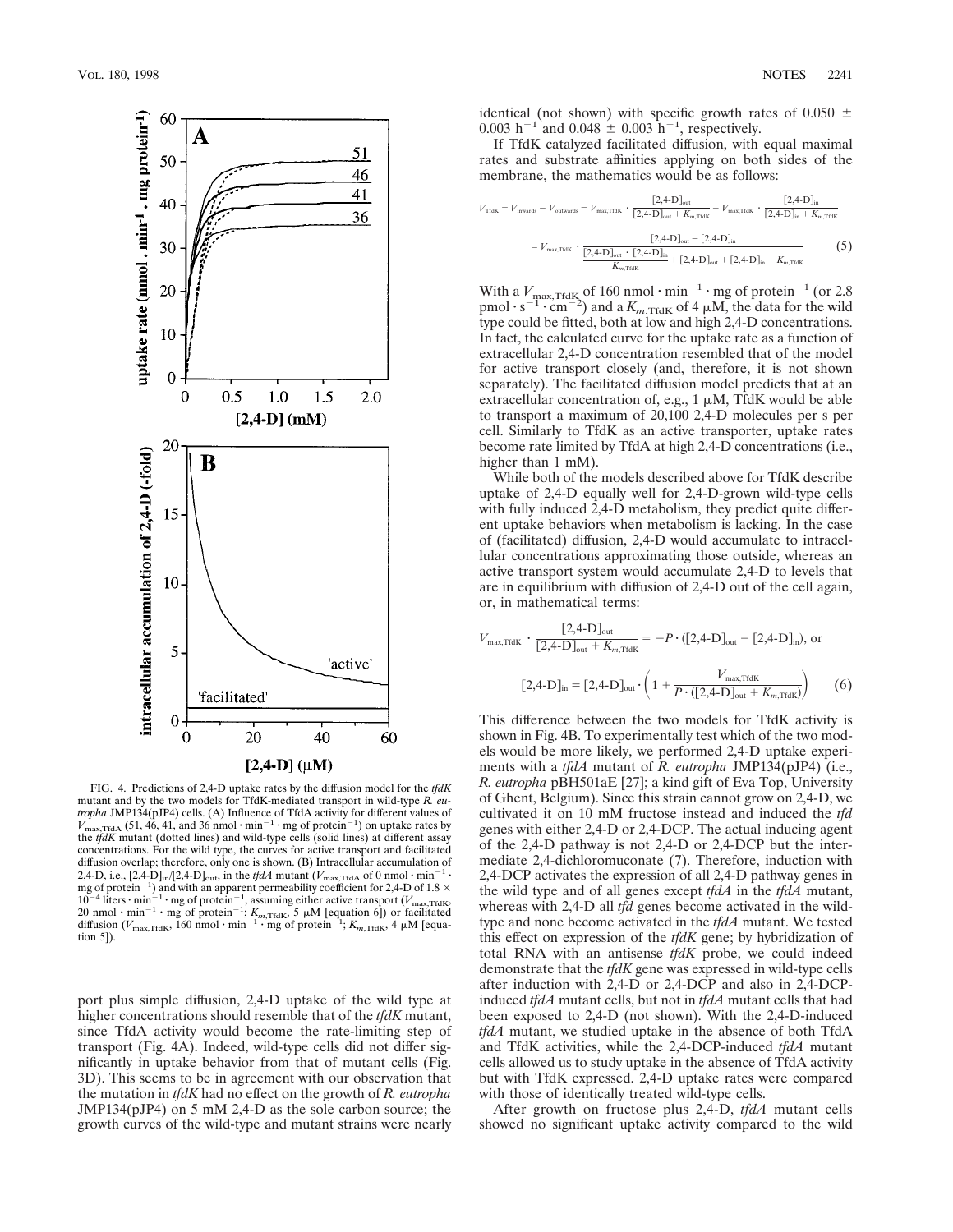

FIG. 5. 2,4-D uptake by 2,4-D-induced *tfdA* mutant cells (A) and 2,4-DCPinduced (B) wild-type (black symbols) and *tfdA* mutant (grey symbols) cells of *R. eutropha* JMP134. Cells were grown on 10 mM fructose to mid-log phase, after which 2,4-D or 2,4-DCP was added to 0.4 or 0.1 mM, respectively, and the cells were allowed to continue growth for another 45 or 70 min, respectively, before harvesting, washing, and use in the uptake assay. Uptake assays were performed as described in the text. The 2,4-D concentration in a particular uptake assay is shown. Uptake values are given in picomoles of 2,4-D (one-time sample of 0.4  $\times$ 10<sup>9</sup> cells) and not in nanomoles per milligram of protein, since the protein content of the *tfdA* mutant was lower than that of wild-type cells. Thin lines in both panels indicate the predicted initial rates of uptake for *tfdA* mutant cells at the given assay concentrations either by diffusion  $(A;$  equation 1, with  $[2,4-D]_{in}$ = 0) or by diffusion plus TfdK-mediated active transport (B; equations 1 plus 4, with [2,4-D]<sub>in</sub> = 0). Parameters:  $P = 1.8 \times 10^{-4}$  liters · min<sup>-1</sup> · mg of protein<sup>-1</sup>;  $V_{\text{max,THAK}} = 20 \text{ nmol} \cdot \text{min}^{-1} \cdot \text{mg}$  of protein<sup>-1</sup>;  $K_{m,\text{THAK}} = 5 \mu \text{M}$ , with 0.025 mg of protein per filter or total cell surface area of 24 cm<sup>2</sup> per filter.

type, which took up 2,4-D at rates that were similar to those of 2,4-D-grown wild-type cells (not shown). Close up, however, *tfdA* mutant cells appeared to accumulate 2,4-D, but only for a short while (Fig. 5A). The initial uptake rates were as expected for simple diffusion with the calculated apparent permeability coefficient of 2,4-D (Fig. 5A). When assuming a cell volume of 1.5 fl per cell (as for benzoate-grown *P. putida* cells [26]), more or less stable inside concentrations of 1.6, 7, and 13  $\mu$ M were reached at extracellular 2,4-D concentrations of 1.0, 4.9, and 9.8  $\mu$ M, respectively. These findings confirm diffusion to be the mode of transport under these conditions. Wild-type and *tfdA* mutant cells that were induced with 2,4-DCP took up 2,4-D at

almost identical initial rates (Fig. 5B). In contrast to the wild type, however, the rates of uptake by the *tfdA* mutant slowed down eventually and reached zero (Fig. 5B). This time, 2,4-D was accumulated to intracellular concentrations (35, 178, and  $420 \mu M$ ) that were significantly higher than extracellular concentrations  $(9, 57,$  and  $127 \mu M$ , respectively). At these extracellular concentrations and with TfdK expressed to a level that equals the  $V_{\text{max,THdK}}$  of that observed for 2,4-D-grown wildtype cells, the active transport model predicted intracellular concentrations of 80, 159, and 234  $\mu$ M, respectively (calculated by equation 6). These observations favor the model describing TfdK as an active transporter of 2,4-D. The sensitivity of 2,4-D uptake to agents such as CCCP and DNP which dissipate the electrochemical gradient across the membrane support the theory that TfdK mediates an active process. The benzoate transporter PcaK of *P. putida* uses the energy conserved in the  $\Delta\psi$  component of the proton motive force to energize transport (19), and the same is probably also true for BenK (3).

**Nucleotide sequence accession number.** The sequence reported in this paper has been deposited with GenBank under accession no. U16782.

We thank Wolfgang Schumacher for advice on and providing of metabolic inhibitors; Moni Bunk, Christian Zipper, Hanspi Kohler, Hauke Harms, and Mario Snozzi for helpful discussions; and Kathrin Nickel for help with the TfdA protocol. We also appreciate the constructive criticism of five anonymous reviewers.

## **REFERENCES**

- 1. **Bosma, T. N. P., P. J. M. Middeldorp, G. Schraa, and A. J. B. Zehnder.** 1997. Mass transfer limitation of biotransformation: quantifying bioavailability. Environ. Sci. Technol. **31:**248–252.
- 2. **Bradford, M. M.** 1976. A rapid and sensitive method for the determination of microgram quantities of protein utilizing the principle of protein-dye binding. Anal. Biochem. **72:**248–254.
- 3. **Collier, L. S., N. N. Nichols, and E. L. Neidle.** 1997. *benK* encodes a hydrophobic permease-like protein involved in benzoate degradation by *Acinetobacter* sp. strain ADP1. J. Bacteriol. **179:**5943–5946.
- 4. **Don, R. H., and J. M. Pemberton.** 1985. Genetic and physical map of the 2,4-dichlorophenoxyacetic acid degradative plasmid pJP4. J. Bacteriol. **161:** 466–468.
- 5. **Don, R. H., and J. M. Pemberton.** 1981. Properties of six pesticide degradation plasmids isolated from *Alcaligenes paradoxus* and *Alcaligenes eutrophus*. J. Bacteriol. **145:**681–686.
- 6. **Don, R. H., A. J. Weightman, H. J. Knackmuss, and K. N. Timmis.** 1985. Transposon mutagenesis and cloning analysis of the pathways for degradation of 2,4-dichlorophenoxyacetic acid and 3-chlorobenzoate in *Alcaligenes eutrophus* JMP134 (pJP4). J. Bacteriol. **161:**85–90.
- 7. **Filer, K., and A. R. Harker.** 1997. Identification of the inducing agent of the 2,4-dichlorophenoxyacetic acid pathway encoded by plasmid pJP4. Appl. Environ. Microbiol. **63:**317–320.
- 8. **Fukumori, F., and R. P. Hausinger.** 1993. *Alcaligenes eutrophus* JMP134 2,4-dichlorophenoxyacetate monooxygenase is an a-ketoglutarate-dependent dioxygenase. J. Bacteriol. **175:**2083–2086.
- 9. **Fukumori, F., and R. P. Hausinger.** 1993. Purification and characterization of 2,4-dichlorophenoxyacetate/a-ketoglutarate dioxygenase. J. Biol. Chem. **268:**24311–24317.
- 10. **Gerhardt, P., R. G. E. Murray, R. N. Costilow, E. W. Nester, W. A. Wood, N. R. Krieg, and G. Briggs Phillips.** 1981. Manual of methods for general bacteriology. American Society for Microbiology, Washington, D.C.
- 11. **Harwood, C. S., N. N. Nichols, M. K. Kim, J. L. Ditty, and R. E. Parales.** 1994. Identification of the *pcaRKF* gene cluster from *Pseudomonas putida*: involvement in chemotaxis, biodegradation, and transport of 4-hydroxybenzoate. J. Bacteriol. **176:**6479–6488.
- 12. **Herrero, M., V. de Lorenzo, and K. N. Timmis.** 1990. Transposon vectors containing non-antibiotic resistance selection markers for cloning and stable chromosomal insertion of foreign genes in gram-negative bacteria. J. Bacteriol. **172:**6557–6567.
- 13. **Jessen-Marshall, A. E., N. J. Paul, and R. J. Brooker.** 1995. The conserved motif,  $GXXX(D/E)(R/K)XG[X](R/K)(R/K)$ , in hydrophilic loop 2/3 of the lactose permease. J. Biol. Chem. **270:**16251–16257.
- 14. **Kowalchuk, G. A., G. B. Hartnett, A. Benson, J. E. Houghton, K. L. Ngai, and L. N. Ornston.** 1994. Contrasting patterns of evolutionary divergence within the *Acinetobacter calcoaceticus pca* operon. Gene **146:**23–30.
- 15. **Leveau, J. H. J., and J. R. van der Meer.** 1996. The *tfdR* gene product can successfully take over the role of the insertion element-inactivated TfdT